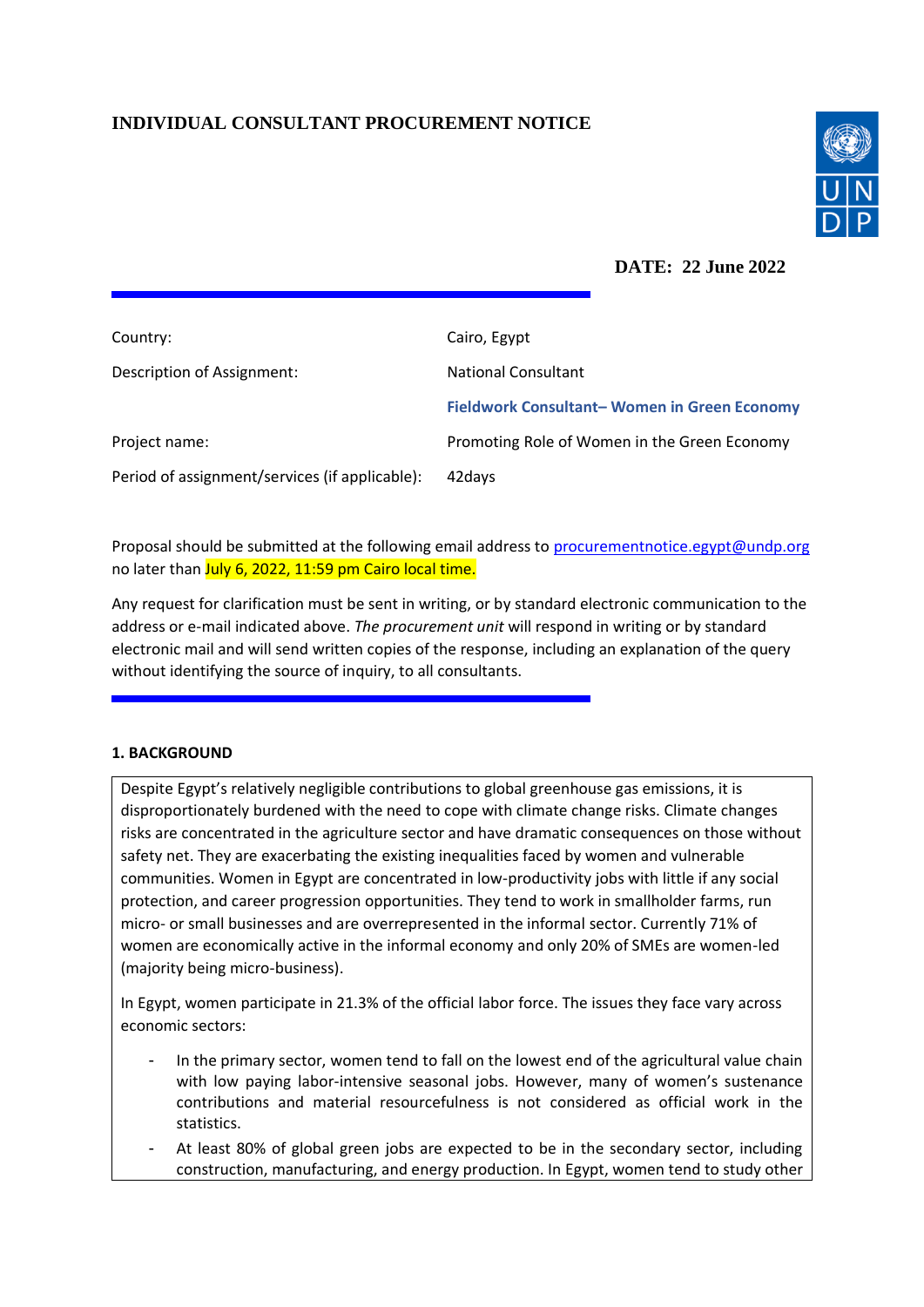subjects and enter different careers in education, health, and public administration—hence for largely public-sector employment.

With the tertiary sector, represents more than 50% of the employed women globally. However, men dominate the better paid service sector jobs like engineering, financial and business services.

Greening the economy has been underlined as part of the government's focus on the concept of "building forward better" and its contribution to global CC mitigation efforts.. In past years, Egypt has made great strides in implementing and investing in strategies and projects that are leading the country to green economies. In 2022 fiscal year the government allocated 30% of the state public investments to green projects (to rise to 50% by 2024).

Women very often carry forward the solutions for climate change mitigation and adaptation: many innovative solutions such as shift to climate-resilient crops, biogas originate from women.

However, if green economy initiatives do not account for social factors such as income equity, job quality, and gender equality they may maintain or even aggravate the negative social and distributive trends of the traditional economy including existing gender inequalities.

Recognizing women's contributions to the survival of the planet and sustainable development is still limited and lacking. Many women have been perceived as more vulnerable than men when encountering and responding to climate disasters, and they are often described as victims in the scenes of climate change. The general perception is that most green work involves sectors like engineering, manufacturing, and construction where women are still significantly underrepresented. However, women can have an expansive role in all categories of green jobs in the primary, secondary, and tertiary sectors of the economy. Green economy can be an opportunity for women to gain their rightful place in the workforce and as powerful leaders and change-makers in the context of climate change through better-paid, traditional, and nontraditional jobs.

Within this context, UNDP Accelerator lab seeks to conduct focus groups & surveys with women working in the energy sectors to understand their structural challenges as well as the impact of cultural & social norms on their choices. We also seek to conduct interviews with Natural Management value chain market players to understand their perceptions, triggers & barriers in dealing with women-led businesses, with HR Managers & Business Owners in the energy sector to understand their perceptions, triggers & barriers in hiring women, and with organizations supporting women empowerment to understand their awareness and perception about women in green economy, challenges & opportunities, their triggers & barriers to invest in the green economy. Last, we seek to conduct future thinking interviews & workshops with Delta community to build possible future scenarios for "Women in Agriculture", as well as with energy sector stakeholders to build possible future scenarios for "Women in Green Investment", that can inform and test-run policy and strategies supporting women participation in the green economy.

#### **2. SCOPE OF WORK, RESPONSIBILITIES AND DESCRIPTION OF THE PROPOSED FIELDWORK**

The selected fieldwork consultant will be responsible for: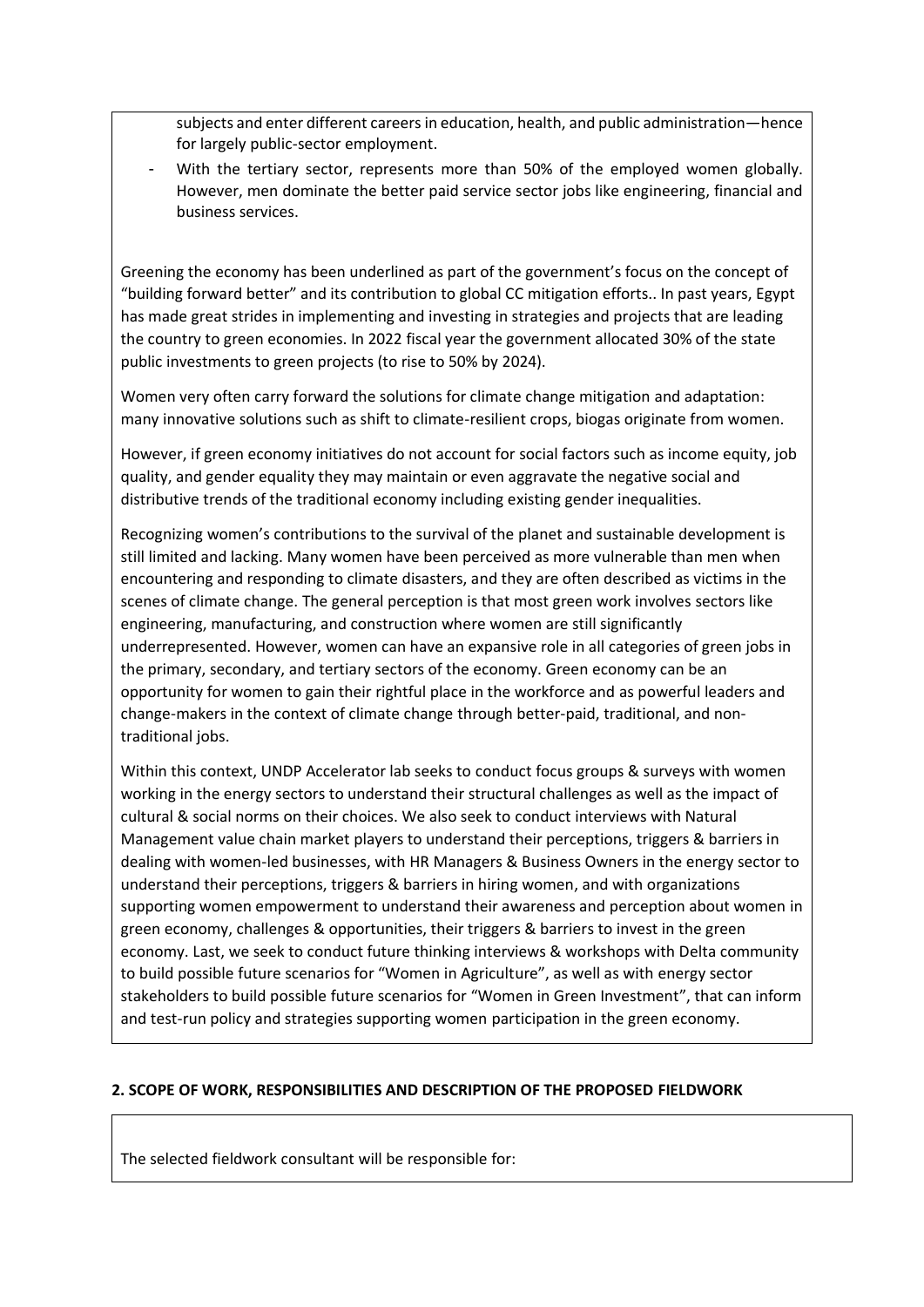# a. Scheduling 32 Interviews with the below criteria: • 4 Male Farmers of age 35+ • 4 Male Farmer of age below 35 • 4 Female Farmer of age 35+ • 4 Female Farmer of age below 35 • 4 Key Body like cooperatives, farmer union head, El-Omda, Agricultural Bank…etc. • 8 Agribusinesses; a. 50% in trade & 50% in manufacturing b. 50% Males & 50% Females • 4 Research Centers/Universities/Local NGOs working on the agricultural/climate change agenda b. The discussion guidelines questions will be provided from our side. c. Duration of each interview will be around 1 hour. d. Moderation will be done from our side. e. The appointment will be considered when the interview is actually done.

• **32 Kafr El Sheikh Interviews Scheduling\***

- f. There'll be 4 Interviewers from our side, so each 4 interviews will be conducted in parallel.
- g. **Location**: 50% of the Interviewees to be done in **a typical kafr el sheikh governorate**, 50% to be done in **Burulus**
- h. Participants need to represent diversified backgrounds to be representative.

• **2 Kafr El-Sheikh Workshops Scheduling\***

a. Scheduling 2 workshops. Each workshop participants will be divided into 4 tables; each will have 8 participants of the below criteria:

- 1 Male Farmer of age 35+
- 1 Male Farmer of age below 35
- 1 Female Farmer of age 35+
- 1 Female Farmer of age below 35
- 1 Key Body like cooperatives, farmer union head, El-Omda…etc.
- 2 Agribusinesses; 1 Male & 1 Female
- 1 Research Center/University/Local NGO working on the agricultural/climate change agenda
- b. The duration of each workshop will be 8 hours; from 9am to 5 pm
- c. **Location**: 50% of the participants to be done in **a typical kafr el sheikh governorate**, 50% to be done in **Burulus**
- d. Participants need to represent diversified backgrounds to be representative.
- e. The discussion guidelines questions will be provided from our side

\*The 32 required participants from each governorate will be the same across the whole process, the interviews & the workshops

• **32 Online Interviews Scheduling\***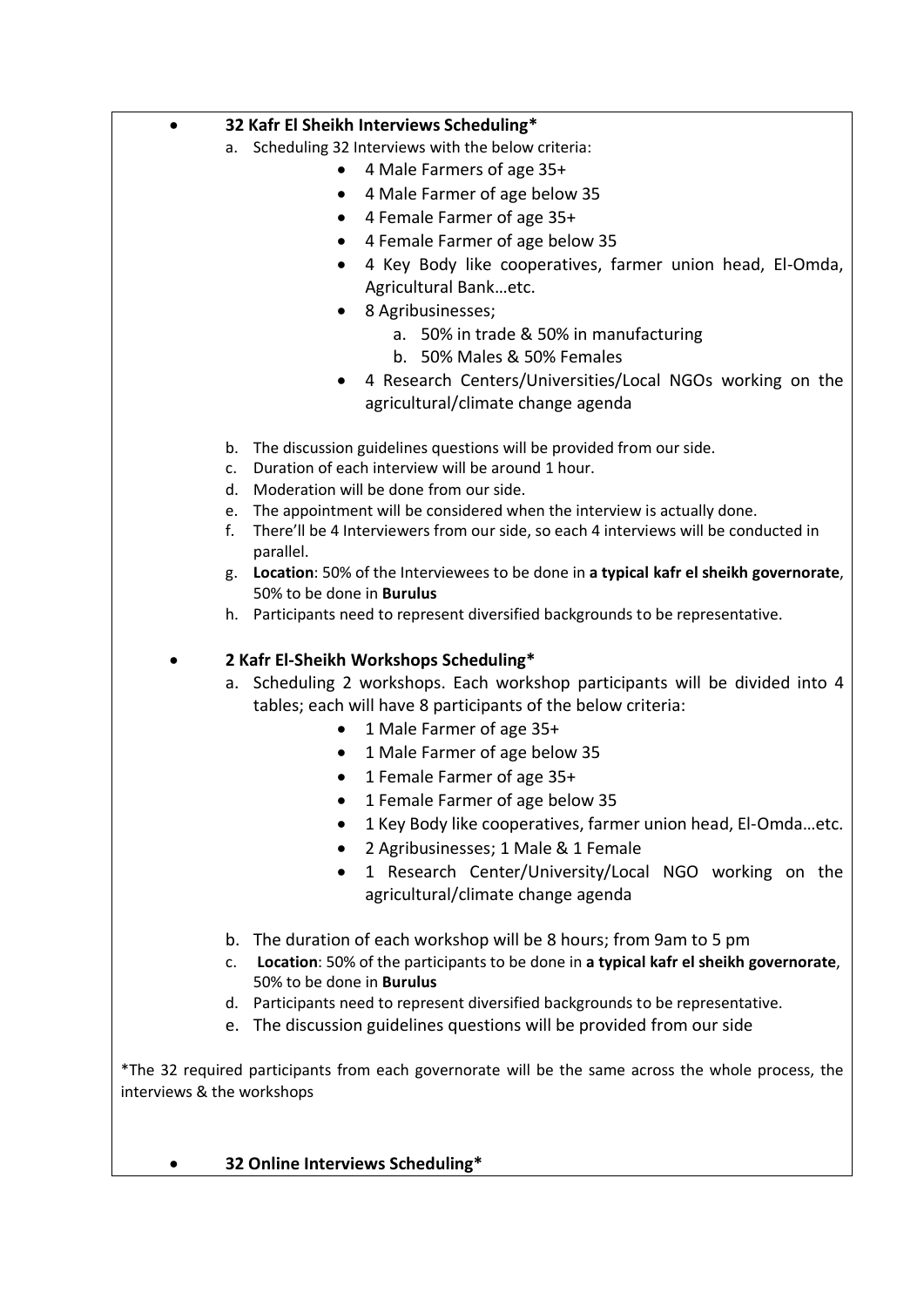- a. Scheduling 32 Interviews with the below criteria:
	- 4 Owners/Production Managers for Green Factories
	- 4 Owners of Smart Transportation Business
	- 4 Owners of Real Estate Company/Construction Company/ Hotel working in building smart cities/buildings
	- 2 Owners of Businesses working in waste (Agricultural & Solid Waste) management & recycling
	- 2 Owners of Businesses working on smart solutions in agriculture/food processing/ water efficiency
	- 4 Owners of businesses working on renewable energy/solar energy/biogas units.
	- 4 Owners/Production Managers in O&G companies working on renewable energy/ have smart energy solutions
	- 4 Heads of CSR departments in multinationals & banks, investing in green economy projects
	- 4 NGOs/Organizations supporting green businesses/green transformation
- b. The discussion guidelines questions will be provided from our side.
- c. Duration of each interview will be around 1 hour.
- d. Moderation will be done from our side.
- e. The appointment will be considered when the interview is actually done.
- f. **Gender**: 50% of the participants to be Females & 50% Males
- g. Participants need to represent diversified backgrounds to be representative.

# • **2 Online Workshops Scheduling\***

- a. Scheduling 2 online workshops. Each workshop participants will be of the below criteria:
	- 4 Owners/Production Managers for Green Factories
	- 4 Owners of Smart Transportation Business
	- 4 Owners of Real Estate Company/Construction Company/ Hotel working in building smart cities/buildings
	- 2 Owners of Businesses working in waste (Agricultural & Solid Waste) management & recycling
	- 2 Owners of Businesses working on smart solutions in agriculture/food processing/ water efficiency
	- 4 Owners of businesses working on renewable energy/solar energy/biogas units.
	- 4 Owners/Production Managers in O&G companies working on renewable energy/ have smart energy solutions
	- 4 Heads of CSR departments in multinationals & banks, investing in green economy projects
	- 4 NGOs/Organizations supporting green businesses/green transformation

b. The duration of each workshop will be 4 hours; from 9am to 1pm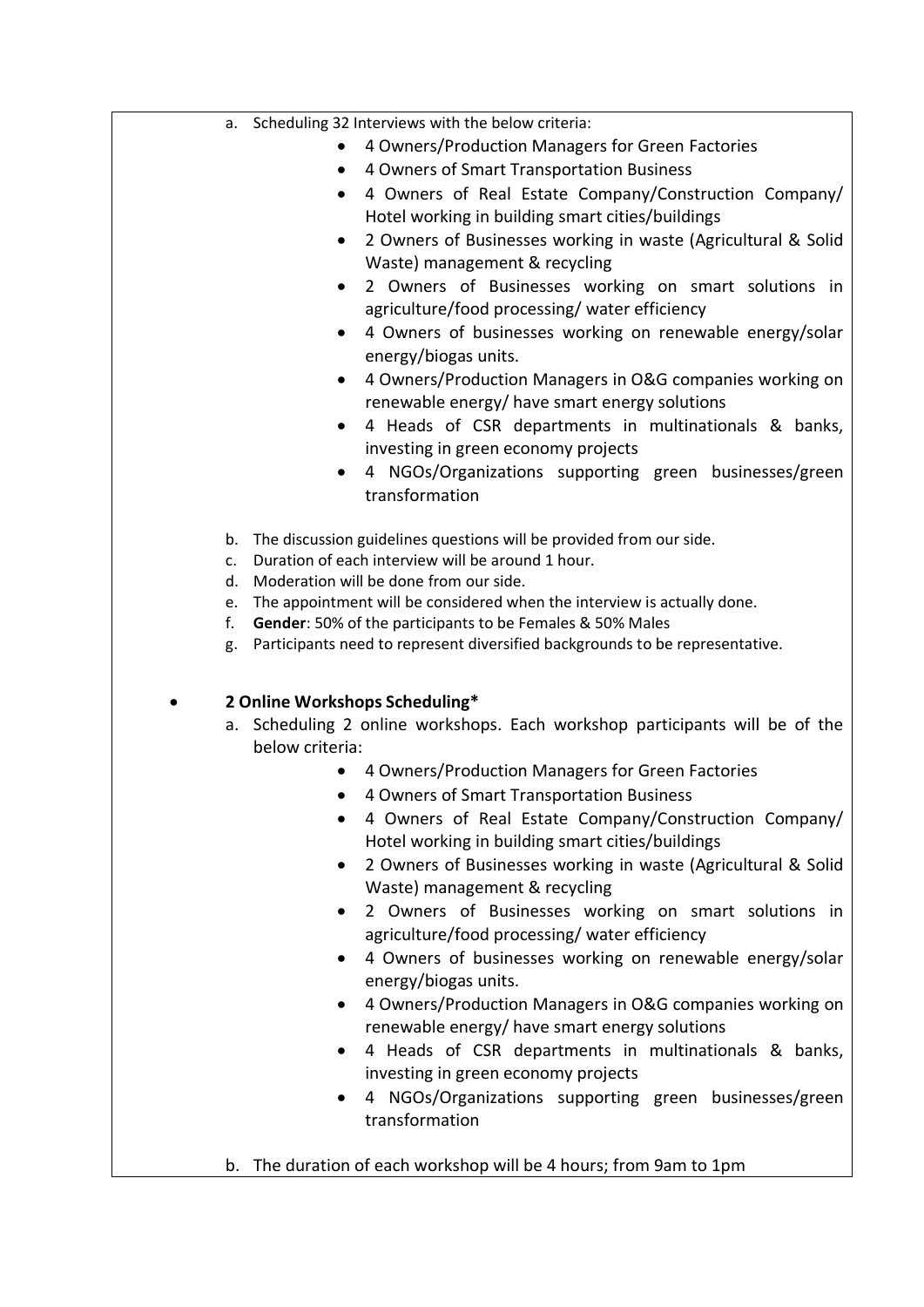- c. The discussion guidelines questions will be provided from our side
- d. Participants need to represent diversified backgrounds to be representative.
- e. **Gender**: 50% of the participants to be Females & 50% Males

\*The 32 required participants will be the same across the online interviews & the 2 online workshops

### • **4 Focus Groups Conduction**

- a. Conduct 4 focus groups (8 per each) with employees working in the Energy sectors with the below criteria:
	- i. 50% Males & 50% Females
	- ii. 50% (25-35) & 50% (35+)
- b. Males and Females recruited need to represent diversified backgrounds to be representative.
	- Green Factories, Smart Transportation Business, Real Estate Company/Construction Company/ Hotel working in building smart cities/buildings, waste (Agricultural & Solid Waste) management & recycling, Businesses working on smart solutions in agriculture/food processing/ water efficiency, businesses working on renewable energy/solar energy/biogas units, O&G companies working on renewable energy/ have smart energy solutions
	- Different departments to be represented (Finance, Engineering, Admin…. etc.)
	- Different hierarchy levels to be represented (Junior, Mid-Career-Senior)
- c. Recruitment, Recording & Transcript Writing for the focus groups will be required.
- d. The discussion guidelines questions will be provided from our side.
- e. Duration of each focus group will be around 4 hours.
- f. Moderation will be done from our side.

# • **100 Surveys Conduction**

- a. Conduct 100 Surveys with employees working in the Energy sectors with the below criteria:
	- i. 50% Males & 50% Females
	- ii. 50% (25-35) & 50% (35+)
- b. Males and Females recruited need to represent diversified backgrounds to be representative.
	- Green Factories, Smart Transportation Business, Real Estate Company/Construction Company/ Hotel working in building smart cities/buildings, waste (Agricultural & Solid Waste) management & recycling, Businesses working on smart solutions in agriculture/food processing/ water efficiency, businesses working on renewable energy/solar energy/biogas units, O&G companies working on renewable energy/ have smart energy solutions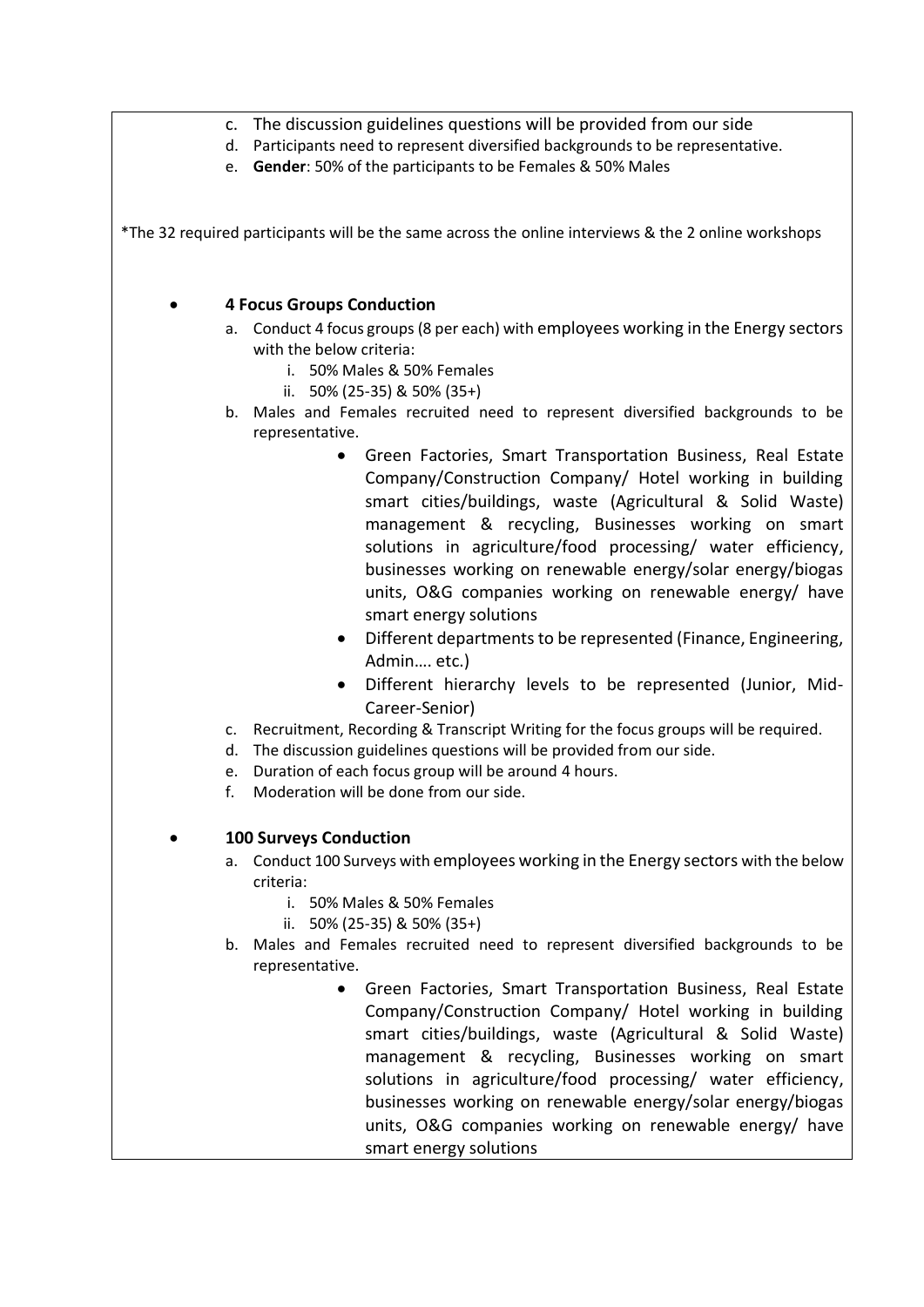- Different departments to be represented (Finance, Engineering, Admin…. etc.)
- Different hierarchy levels to be represented (Junior, Mid-Career-Senior)
- c. Recruitment & conduction of the surveys will be required.
- d. The survey link will be provided from our side (With Training from our side)
- e. Duration of each survey will be around 1 hour

• **Getting 14 Interview Appointments with HR managers/Owners of Businesses working in Energy Sectors**

- a. The consultant will be required to get 14 Interview Appointments with HR managers/Owners of businesses working in energy sectors, as per the below criteria:
	- a. 2 Owners/HR Managers for Green Factories
	- b. 2 Owners/HR Managers of Smart Transportation Business
	- c. 2 Owners/HR Managers of Real Estate Company/Construction Company/ Hotel working in building smart cities/buildings
	- d. 2 Owners/HR Managers of Businesses working in waste (Agricultural & Solid Waste) management & recycling
	- e. 2 Owners/HR Managers of Businesses working on smart solutions in agriculture/food processing/ water efficiency
	- f. 2 Owners/HR Managers of businesses working on renewable energy/solar energy/biogas units.
	- g. 2 Owners/HR Managers in O&G companies working on renewable energy/ have smart energy solutions
- b. The actual interviews moderation will be covered from our side.
- c. The appointment will be considered when the interview is actually done.
- **Getting 20 Interview Appointments with Experts across the Waste Management Value Chain**

a. The consultant will be required to get 20 appointments for experts across Waste Management Value Chain, with the below criteria:

- i. 4 Farmers selling waste
	- 50% Males & 50% Females
- ii. 2 Wholesalers
- iii. 2 Retailers
- iv. 2 Waste Handlers/Treaters
- v. 2 Waste Recyclers
- vi. 2 Manufacturers
- vii. 2 Wholesalers of New Products Manufactured from Waste
- viii. 2 Retailers of New Products Manufactured from Waste
- ix. 2 Exporters
- b. 50% of the respondents to be working on agricultural waste & 50% on solid waste
- c. The actual interviews moderation will be covered from our side.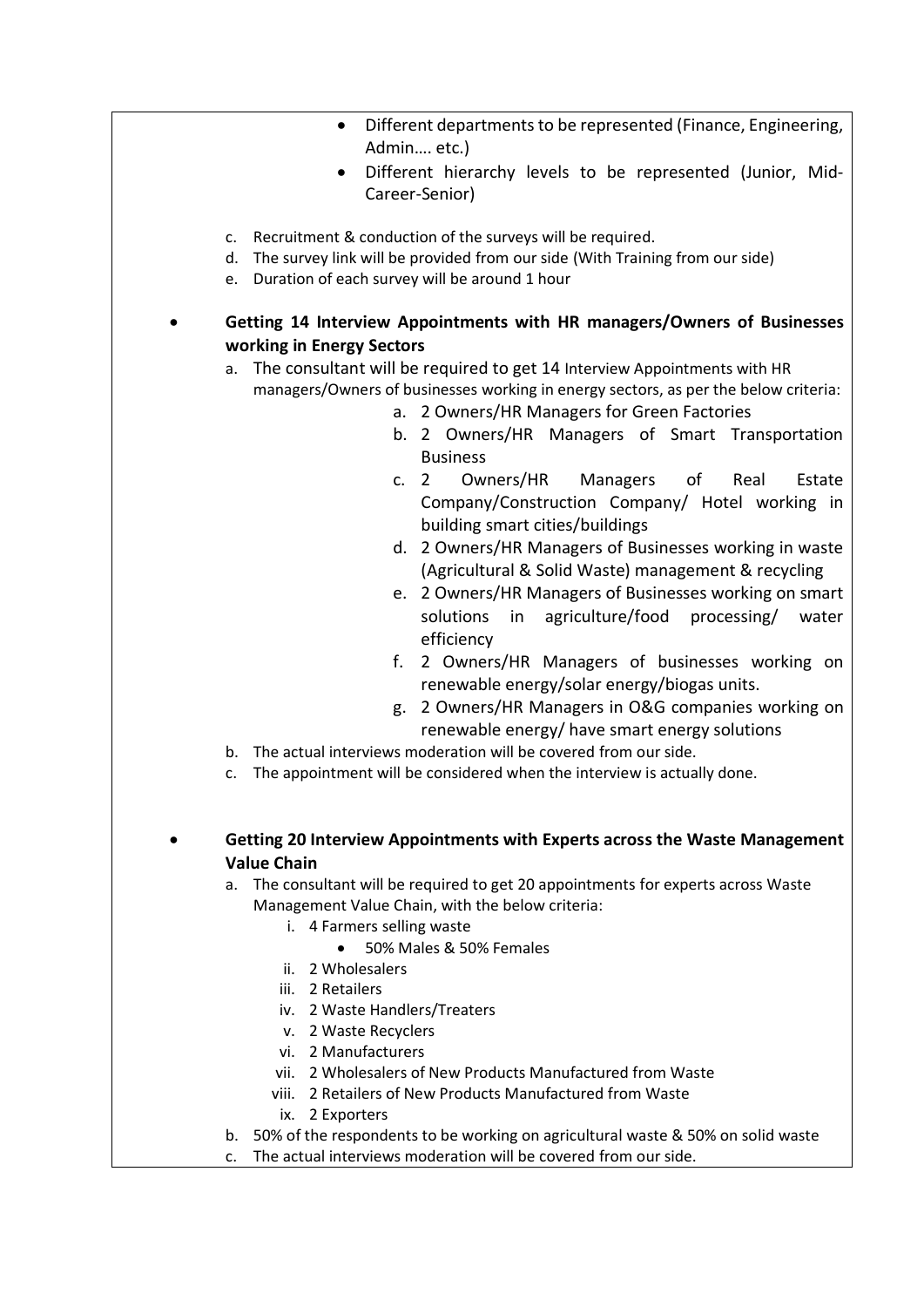d. The appointment will be considered when the interview is actually done

• **Getting 5 Interview Appointments with Organizations Supporting Women Empowerment** 

- i. The consultant will be required to get 5 appointments with organizations supporting women empowerment
- b. The actual interviews moderation will be covered from our side.
- c. The appointment will be considered when the interview is actually done.
- d. Respondents have to be from diversified backgrounds.
	- i. Incubators/Accelerators/Venture Capital, Development Organizations, Local NGOs, CSR Departments in banks & multinationals

#### • **Face to Face Cairo Workshop Scheduling:**

- i. The consultant will be required to get 15-25 agriculture stakeholders (Agribusinesses, Government, Development Organizations) as well as 15-25 energy sector stakeholders (businesses, Government, Development Organizations)
- ii. The workshop is expected to take place from 9am to 3pm.

#### **Deliverables & Timeline**

| <b>Description</b>                                             | <b>Number of Days</b> | <b>Timing &amp; Due</b> |
|----------------------------------------------------------------|-----------------------|-------------------------|
| 4 Focus Groups Recordings & Transcripts With Energy Sectors    |                       | 2 August 2022           |
| 32 Delta Interview Appointments*                               |                       | 4 August 2022           |
| 2 Delta Workshops*                                             | 4                     | 18 August 2022          |
| 14 Interviews Appointments with Energy Sectors Owners/HR       | 5                     | 30 August 2022          |
| 32 Online Interviews Appointments with Energy Sectors          | 5                     | 6 September 2022        |
| 100 Surveys with Energy Sectors Employees                      | 10                    | 17 September 2022       |
| 20 Interviews Appointments with experts along waste management | 8                     | 20 September 2022       |
| 5 Interview Appointments with organizations supporting women   | 2                     | 24 September 2022       |
| 2 Online Workshops with Energy Sectors Stakeholders            | 2                     | 30 September 2022       |
| 1 Face to Face Cairo Workshop                                  | 1                     | 30 October 2022         |
| <b>TOTAL</b>                                                   | 42                    |                         |

#### **Responsibility matrix:**

Consultant (in addition to the tasks mentioned above)

- Review proposed interview/workshop/focus group guides/surveys and suggest improvement as needed, based on knowledge of local context
- Schedule & organize interviews /workshops / focus groups mentioned above. a. Record & write the focus groups transcripts
- Schedule & Conduct surveys mentioned above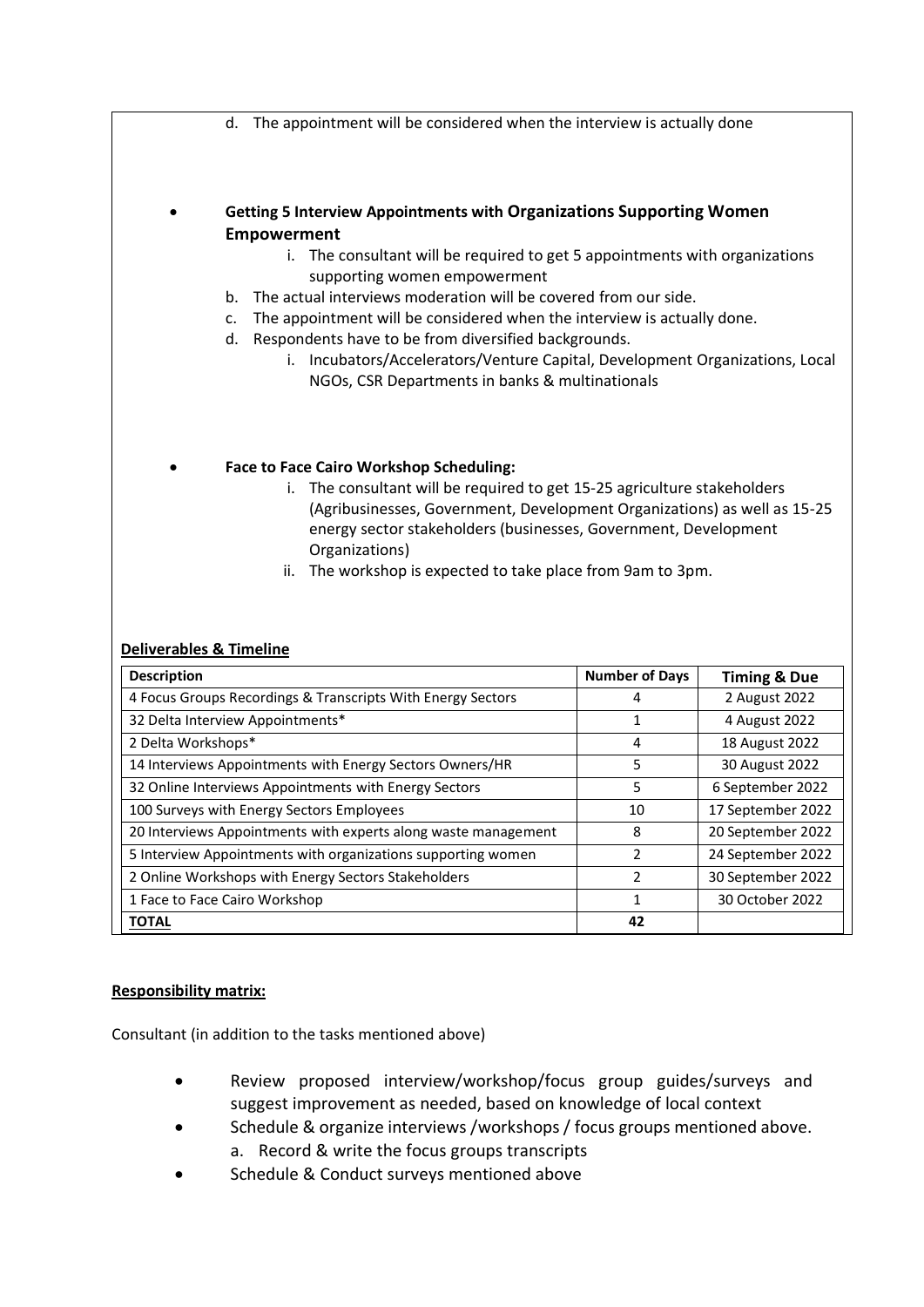#### **UNDP**

- Draft workshops and interview guide as well as surveys online link
- Training the consultant on using online survey link
- Clarification of objectives and material provided
- Conduct interviews /workshops discussion mentioned above.
- Analyze and summarize the fieldwork findings

### **3. REQUIREMENTS FOR EXPEREINCE AND QUALIFICATIONS**

#### **Years of experience:**

- A minimum of 10 years of progressive experience in in the field of qualitative & quantitative fieldwork in Egypt.
- Experience in delta fieldwork in close collaboration with local NGOs is required.
- Proven experience in coordinating and managing fieldwork team
- Proven experience in conducting surveys from an online link.
- Knowledge of the United Nations System is **desirable.**

### **Competencies:**

### **Job Knowledge & Expertise:**

- Excellent organizational skills and ability to handle effectively multiple tasks without compromising quality;
- Dependability, reliability and initiative;

### **Corporate Responsibility & Teamwork:**

- Serves and promotes the vision, mission, values, and strategic goals of UN;
- Plans, prioritizes, and delivers tasks on time;
- Responds flexibly & positively to change through active involvement.

### **Results-Orientation:**

• Plans and produces quality results to meet established goals.

# **People Skills:**

- Sets clear performance goals and standards; executes responsibilities accordingly.
- Partnering & Networking:
- Seeks and applies knowledge, information, and best practices from within and outside UN.

### **Innovation & Judgment:**

- Contributes creative, practical ideas and approaches to deal with challenging situations;
- Strives for quality client-centered services (internal/external).

### **4. DOCUMENTS TO BE INCLUDED WHEN SUBMITTING THE PROPOSALS**

Interested individual consultants must submit the following documents/information to demonstrate their qualifications:

1. Proposal:

(ii) Provide a brief methodology on how they will approach and conduct the work